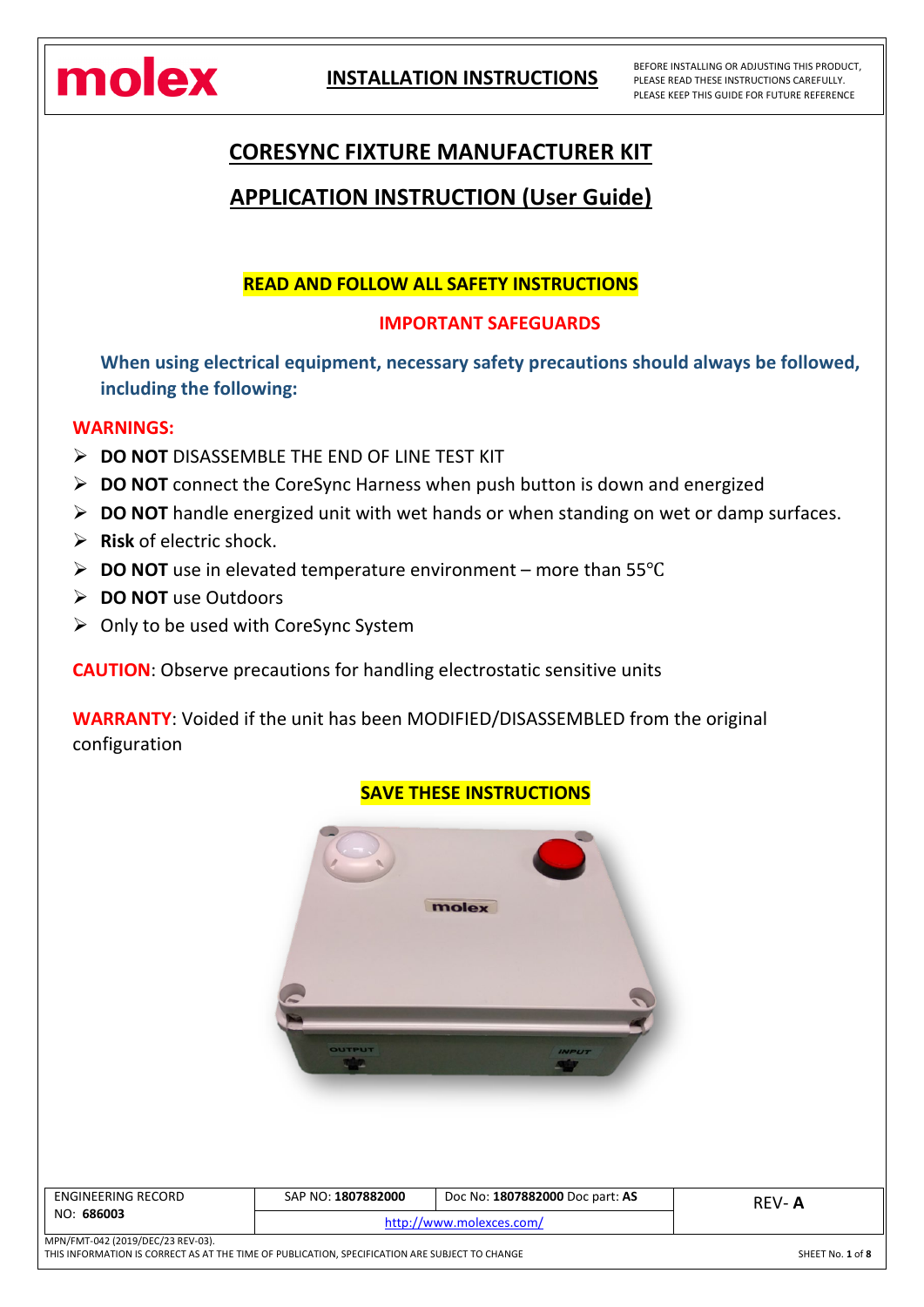# **1.0 Scope**

This document provides information on the installation instruction of the CoreSync End of Line Kit

# **2.0 Required Hardware**

- A. CoreSync Harness (180777-04XX)
- B. C14 Power Cord
- C. CoreSync LED driver and light load
- D. Optional Type R occupancy sensor





| 686003<br>ER NO:                  | SAP NO: 1807882000 | Doc No: 1807882000 Doc part: AS | <b>REV-A</b>     |
|-----------------------------------|--------------------|---------------------------------|------------------|
| MPN/FMT-042 (2019/DEC/23 REV-03). |                    |                                 | SHEET No. 2 of 8 |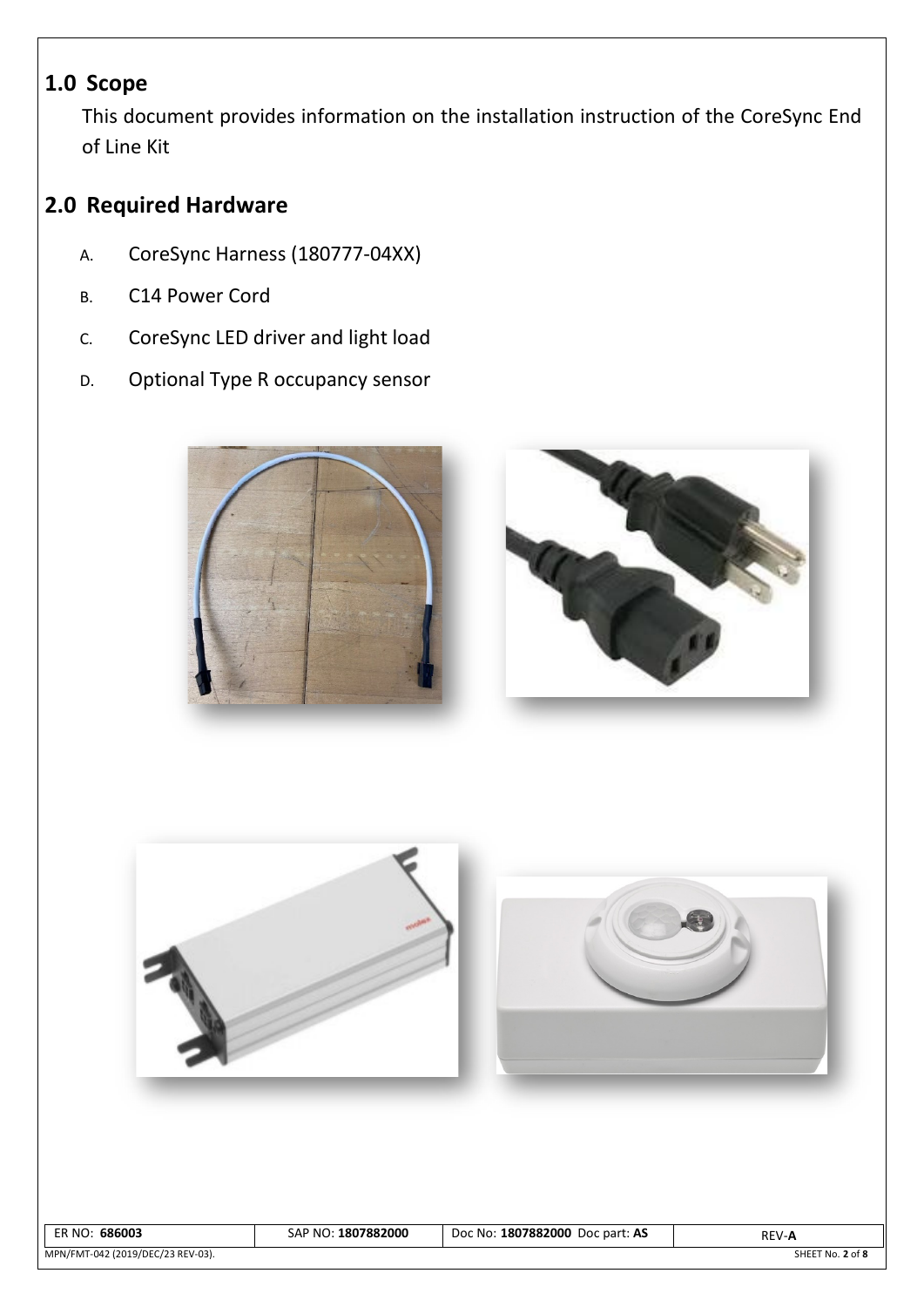### **GETTING TO KNOW THE END OF LINE TESTER KIT**



The End of Line Tester Kit has **6** main components to get familiarized with.

#### **Components:**

- **1.** Micro-Fit CoreSync Input where the LED Driver connects to.
- **2.** Micro-Fit CoreSync Output where an LED Driver daisy chain **output** connects to.
- **3.** CoreSync RGB Beacon to validate daisy chain connection and test completion.
- **4.** Start button that must be pressed down during entire test sequence.
- **5.** Indicator LED to show when test is being conducted.
- **6.** C14 power connection to provide power to kit and LED fixtures.

### **3.0 Procedure**

| 686003<br>ER NO:                  | 1807882000<br>$\cdot$ $\cdot$ D NO $\cdot$ .<br>SAP | Doc No: <b>1807882000</b><br>Doc part: AS | REV-A                |
|-----------------------------------|-----------------------------------------------------|-------------------------------------------|----------------------|
| MPN/FMT-042 (2019/DEC/23 REV-03). |                                                     |                                           | .3 of 8<br>SHEET No. |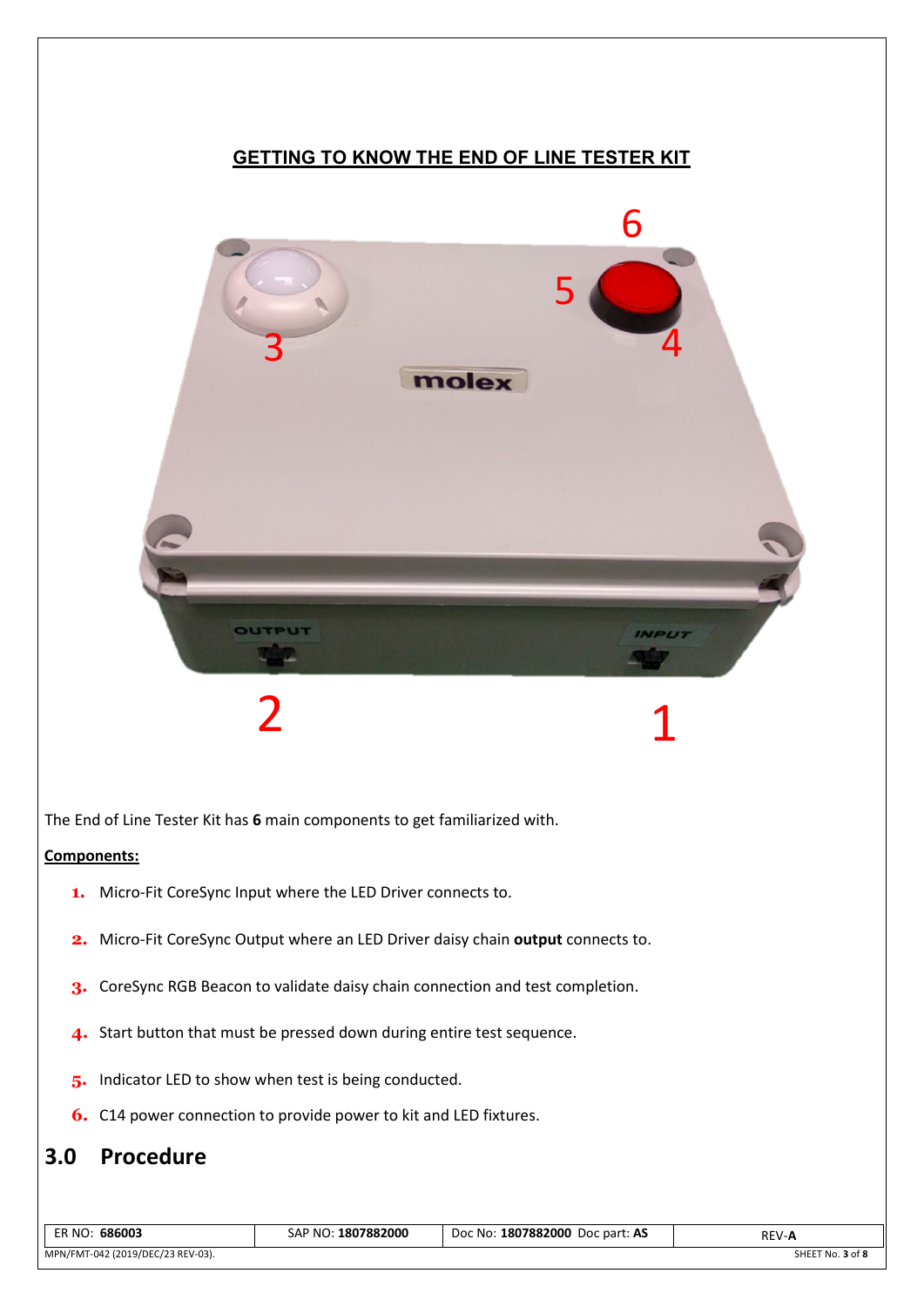4.0 After you have powered the kit, *connect* your first driver input port to the **4-Pin input** using a CoresSync cable (*prt. 18077-xxxx*). **TIP:** Be sure to keep the *clip* part of the cable at the *top* of the *input* on the driver (as shown below).



5.0 Connect the daisy chain **output** of the LED driver to the **4-pin output** of the kit using the CoreSync Cable.



6.0 Make sure the LED fixture is connected to the channel outputs of the Led Driver.



7.0 Once everything is connected you are ready to begin the test. Push and hold the **Start Button** for approximately 30 seconds. The red LED will illuminate is show that the test is underway, and power is being supplied to the kit.

| 686003                            | 1807882000 | Doc No: <b>1807882000</b> | <b>REV-A</b>         |
|-----------------------------------|------------|---------------------------|----------------------|
| ER NO:                            | :AP NO:    | Doc part: AS              |                      |
| MPN/FMT-042 (2019/DEC/23 REV-03). |            |                           | .4 of 8<br>SHEET No. |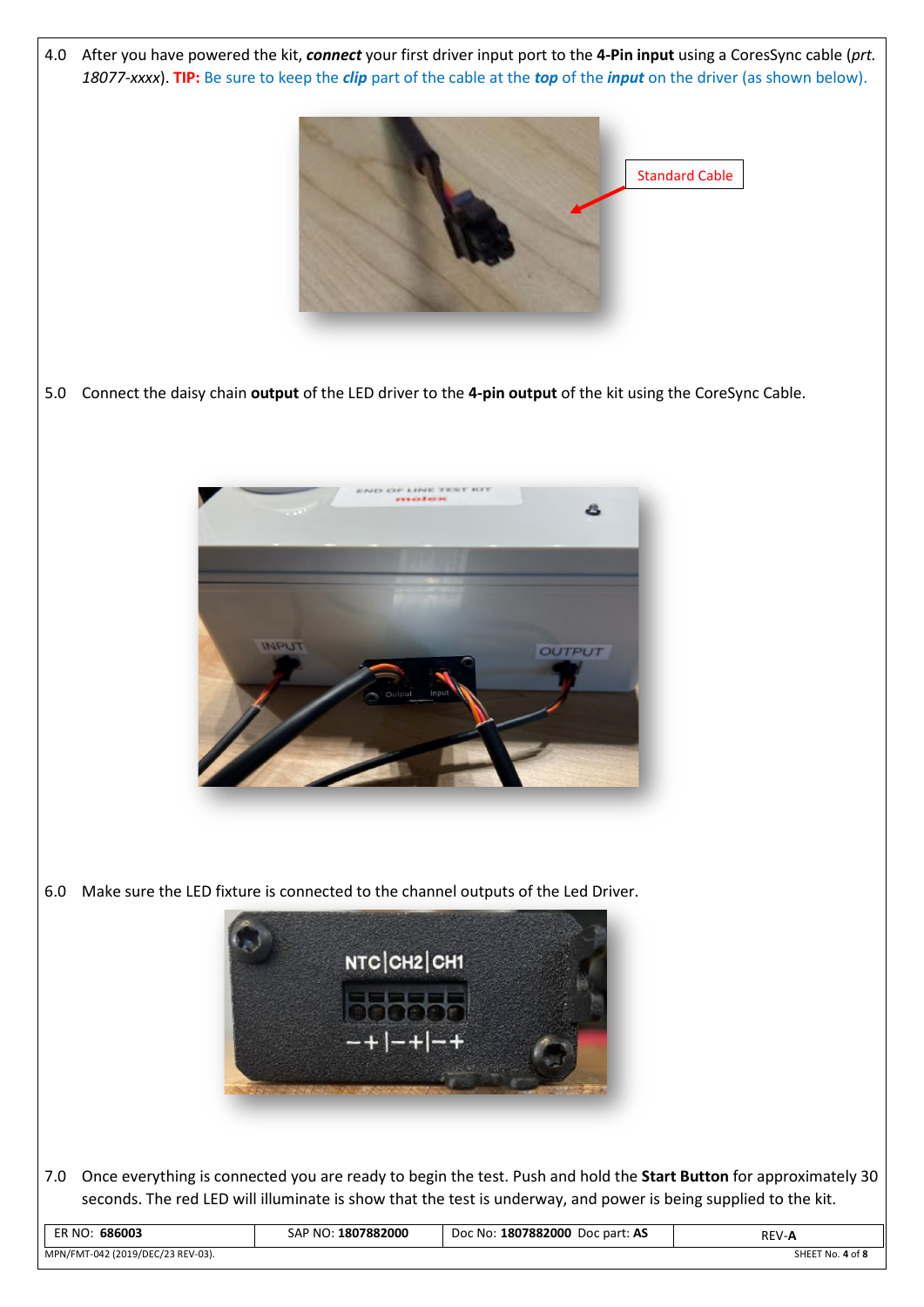The light fixtures will undergo a different test sequence depending on what type of driver is being used and if a PIR sensor is also being validated. Below you can see the corresponding timing diagram for your driver type. If using a dual channel, the beacon will follow the same brightness sequence as the LED fixture. **Please ignore** this as the beacon only indicates the conclusion of the test.



| 686003                            | 1807882000          | Doc No: <b>1807882000</b> | <b>REV-A</b>     |
|-----------------------------------|---------------------|---------------------------|------------------|
| ER NO:                            | 5AP NO <sup>∙</sup> | Doc part: AS              |                  |
| MPN/FMT-042 (2019/DEC/23 REV-03). |                     |                           | SHEET No. 5 of 8 |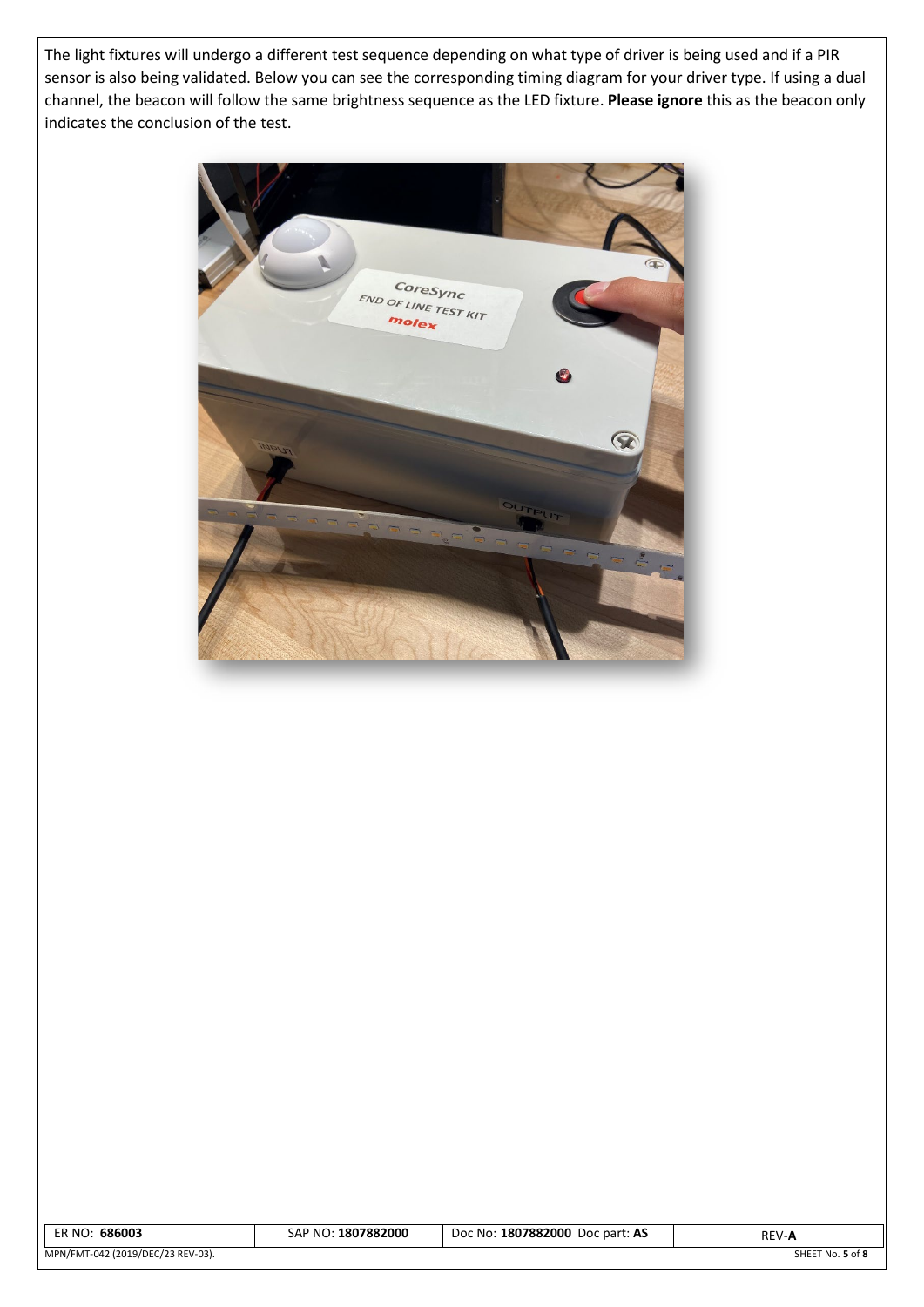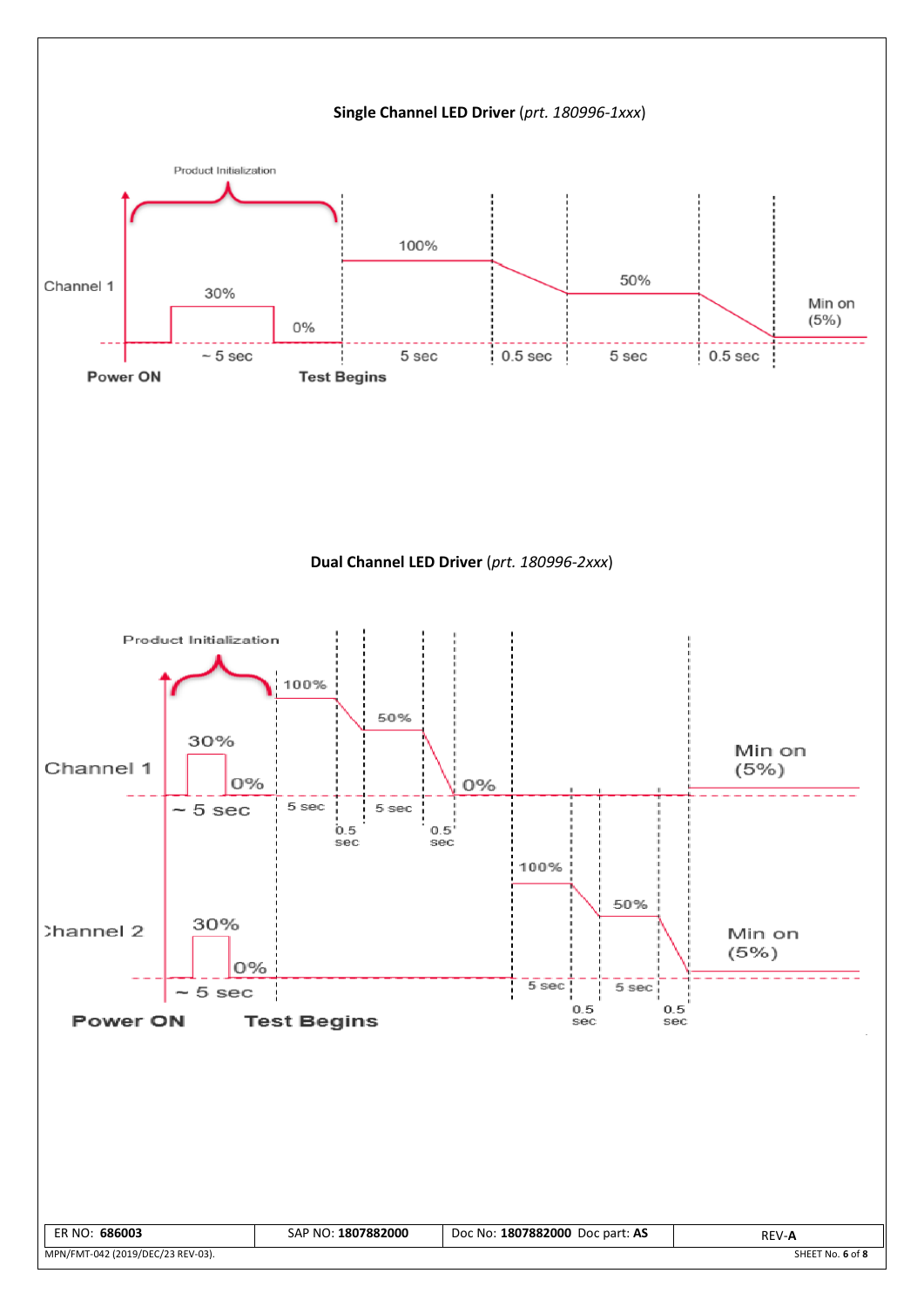8.0 If an integrated PIR sensor is being validated, then the led fixture will remain off for a **10 second window** where it waits for the PIR to be triggered. If no PIR sensor is being tested, then the test skips this window.



9.0 Once the test is complete, the RGB Beacon will light up green and the LED fixture will remain illuminated at 5%.



| ER NO: 686003                     | SAP NO: 1807882000 | Doc No: 1807882000 Doc part: AS | <b>REV-A</b>     |
|-----------------------------------|--------------------|---------------------------------|------------------|
| MPN/FMT-042 (2019/DEC/23 REV-03). |                    |                                 | SHEET No. 7 of 8 |